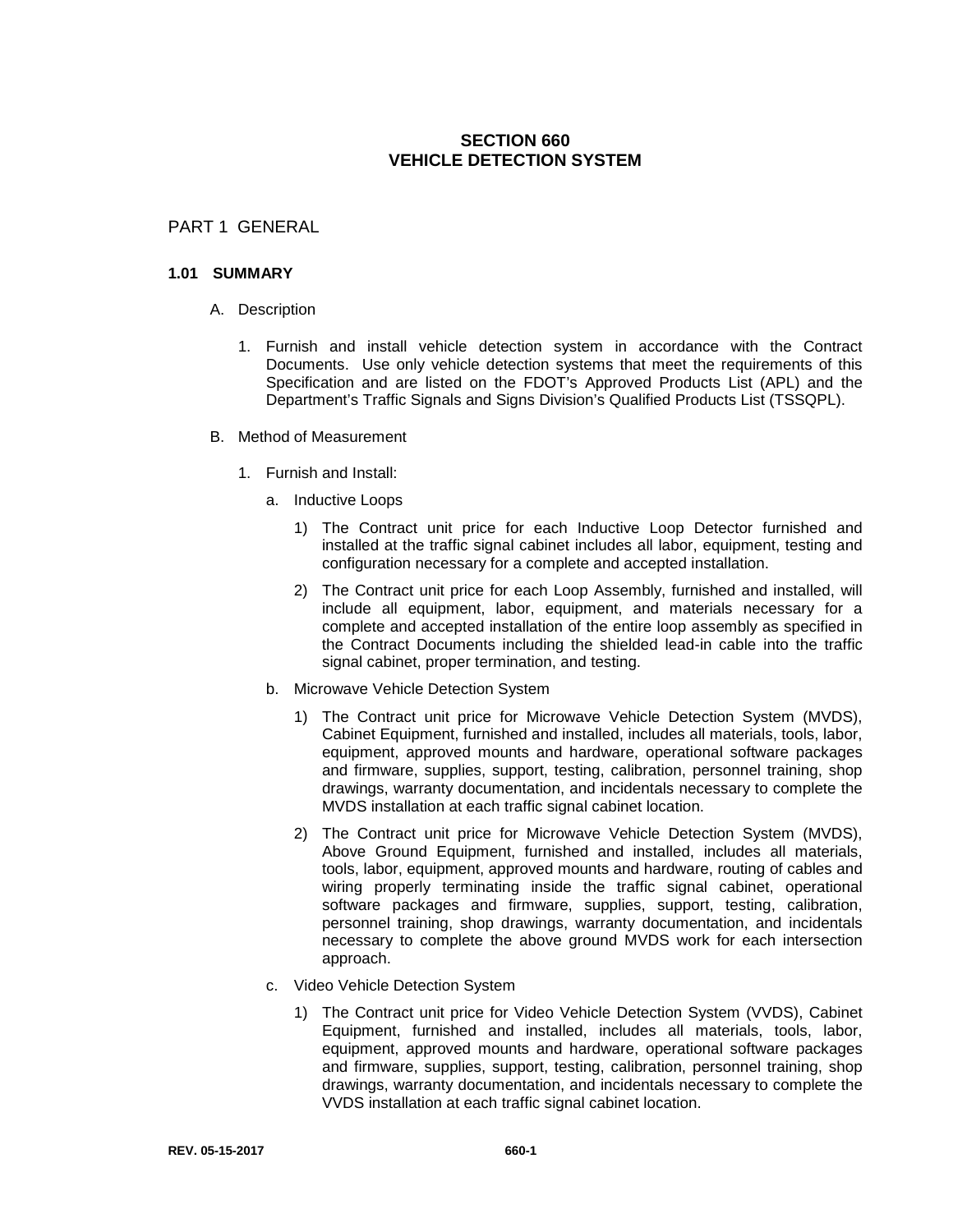- 2) The Contract unit price for Video Vehicle Detection System (VVDS), Above Ground Equipment, furnished and installed, includes all materials, tools, labor, equipment, approved mounts and hardware, routing of cables and wiring properly terminating inside the traffic signal cabinet, operational software packages and firmware, supplies, support, testing, calibration, personnel training, shop drawings, warranty documentation, and incidentals necessary to complete the above ground VVDS work for each camera.
- d. Wireless Magnetometer Detection System
	- 1) The Contract unit price for a Wireless Magnetometer Detection System (WMDS), Cabinet Equipment, furnished and installed, will include furnishing, placement, and testing of all materials and equipment, and for all tools, labor, equipment, hardware, operational software packages and firmware, supplies, support, personnel training, shop drawings, warranty documentation, and incidentals necessary to complete the work at each interection.
	- 2) The Contract unit price for a Wireless Magnetometer Detection System (WMDS), Above Ground Equipment, furnished and installed, includes all materials, tools, labor, equipment, approved mounts and hardware, routing of cables and wiring properly terminating inside the traffic signal cabinet, operational software packages and firmware, supplies, support, testing, calibration, personnel training, shop drawings, warranty documentation, and incidentals necessary to complete the above ground WMDS work for each intersection.
	- 3) Separate payment will be made for each magnetometer in-road device furnished and installed in conjunction with the WMDS installation, pursuant to the Contract Documents, and approved locations depicted on the Plans.
- e. Automatic Vehicle Identification
	- 1) The Contract unit price for a complete Automatic Vehicle Identification (AVI) detection system, furnished and installed, will include furnishing, placement, and testing of all materials and equipment, and for all tools, labor, equipment, hardware, operational software packages and firmware, supplies, support, personnel training, shop drawings, warranty documentation, and incidentals necessary to complete the work at each location.

### C. Basis of Payment

- 1. Price and Payment under the applicable pay item below will be full compensation for all work specified in this Section.
- 2. Payment will be made under (Pay Items Numbers for Department Contracts to be determined by the Contracts and Specifications Section):

| Item No.   | Description                                                               | Unit |
|------------|---------------------------------------------------------------------------|------|
| 660-1-109C | Inductive Loop Detector, F&I                                              | EA   |
| 660-2-106  | Loop Assembly, F&I, Type F                                                | AS   |
| 660-2-106M | Loop Assembly, F&I, Type F Modified (Bicycle)                             | AS   |
| 660-3-11   | Vehicle Detection System- Microwave, F&I Cabinet<br>Equipment             | EA   |
| 660-3-12   | Vehicle Detection System- Microwave, F&I Above<br><b>Ground Equipment</b> | EA   |
| 660-4-11   | Vehicle Detection System- Video, F&I Cabinet                              | EА   |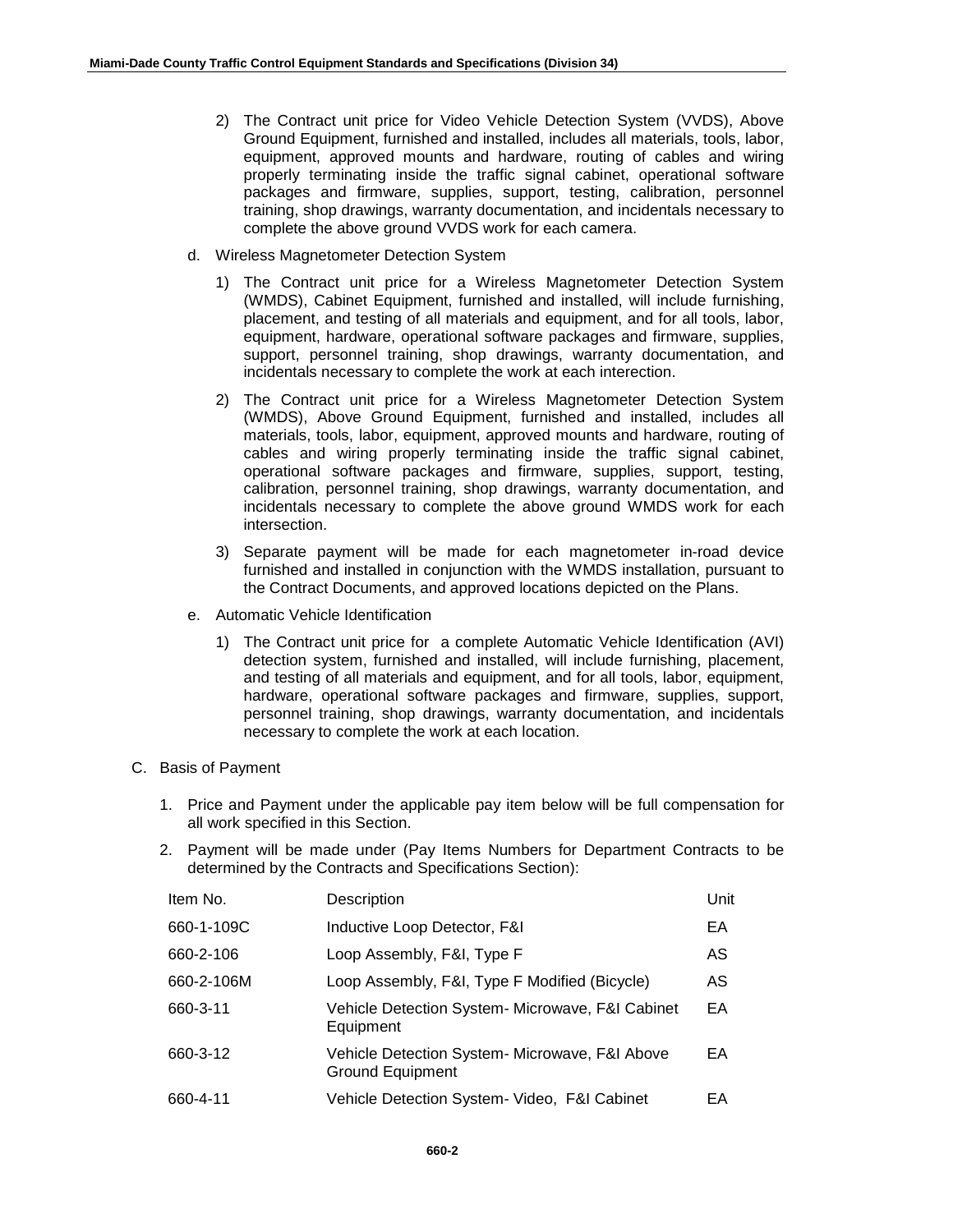Equipment

| 660-4-12  | Vehicle Detection System- Video, F&I Above<br><b>Ground Equipment</b>                     | EA |
|-----------|-------------------------------------------------------------------------------------------|----|
| 660-5-11  | Vehicle Detection System-Wireless Magnetometer,<br><b>F&amp;I, Cabinet Equipment</b>      | EA |
| 660-5-12  | Vehicle Detection System-Wireless Magnetometer,<br><b>F&amp;I, Above Ground Equipment</b> | EA |
| 660-5-13  | Vehicle Detection System- Wireless Magnetometer,<br>F&I, In-Road Electronics              | EA |
| 660-6-120 | Vehicle Detection System- Avi, Bluetooth, F&I,<br>Complete System                         | EA |

# **1.02 SYSTEM DESCRIPTION**

- A. Classification of Types
	- 1. Functional Types
		- a. Vehicle Presence Detection System: Vehicle presence detectors produce a corresponding output any time that a vehicle occupies the physical or virtual area of the detector.
		- b. Traffic Data Detection System: Traffic data detectors provide presence, volume, occupancy, and speed data for the lanes they are configured to monitor.
		- c. Probe Data Detection System: Probe data detection systems provide speed data and travel times for a road segment. Probe data detectors use automatic vehicle identification (AVI) technologies to establish a unique identifier for each vehicle they detect. This identifier is then transmitted to a central site where it can be matched to past or future detections of the same vehicle at different detector locations.
	- 2. Technology Types
		- a. Inductive Loop Detection System: An inductive loop detection system uses a minimum of one inductive loop and loop detector. The system operates by energizing and monitoring wire embedded in the road surface to detect vehicle presence and provide an output to traffic controllers or other devices that can generate volume, occupancy, and speed data (detection output).
		- b. Video Vehicle Detection System (VVDS): A VVDS uses one or more cameras and video analytics hardware and software to detect vehicle presence, provides a detection output, and generates volume, occupancy, and speed data.
		- c. Microwave Vehicle Detection System (MVDS): A MVDS transmits, receives, and analyzes a FCC-certified, low-power microwave radar signal to detect vehicle presence, provide a detection output, and generate volume, occupancy, and speed data.
		- d. Wireless Magnetometer Detection System (WMDS): A WMDS uses one or more battery-powered wireless sensors embedded in the road surface, which communicates data by radio to a roadside receiver. Wireless magnetometer systems detect vehicle presence and provide a detection output to traffic controllers or other devices that can generate volume, occupancy, and speed data.
		- e. Automatic Vehicle Identification (AVI): AVI detection systems use one or more different methods to collect information that can be used to establish a unique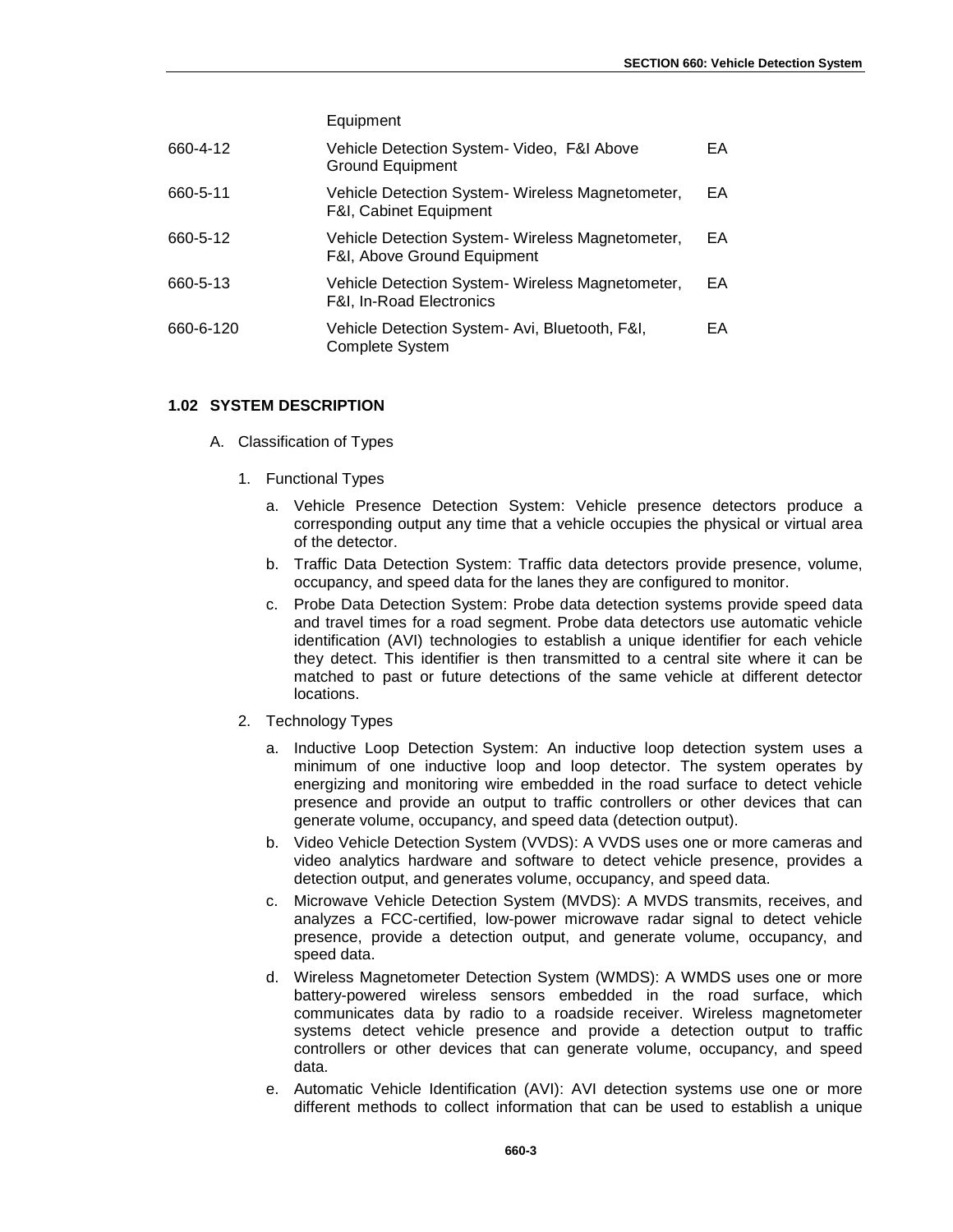identifier for each vehicle detected and the time and location that the vehicle was detected. AVI detection systems collect data using probe detectors that utilize radio-frequency identification (RFID), optical character recognition, magnetic signature analysis, laser profiling, Bluetooth®, or other technologies to establish vehicle identifier, time, and location.

- B. Design Requirements
	- 1. Provide stop bar detection in all lanes to provide a detection system that is capable of supporting a fully-actuated intersection and meet the requirements of the standard details for vehicle detection of the Miami-Dade County Traffic Control Equipment Standards and Specifications.
	- 2. Use Inductive Loop Detection System technology type unless an alternate technology described herein is demonstrated by the Engineer of Record to be more suitable and reliable for the intersection under design. Written Department approval is required for use of detection technologies other than inductive loops.
	- 3. Vehicle Detection Zones.
		- a. In addition to the Stop Bar Detection required by the standard details, the Department may approve the following general detection zones for use in a signal plan design where appropriate due to site-specific operational requirements:
			- 1) Queue Detection: Used on protected/permissive left turn lanes in addition to stop bar detection. Leading edge is placed at 50 feet from the Stop Bar.
			- 2) Long-Loop-Occupancy Detection: Used in each through lanes on very lowspeed (25 mi/h or less) approaches for signal green time extension. Provided by increasing the length of the Stop Bar inductive loop detection to 50 feet from the Stop Bar.
			- 3) Multiple-Point Detection: Used on through lanes to ameliorate dilemma zone problems through the strategic placement of multiple sensors at high-speed (greater than 40 mi/h) approaches to intersections controlled by actuated controllers. Design based on guidance provided in Chapter 4, of the FHWA Traffic Detector Handbook: Third Edition—Volume I Inductive-loop detector placement in multiple-point detection systems used to ameliorate effects of dilemma zones.

# **1.03 WARRANTY**

A. Ensure that vehicle detection and data collection systems have a manufacturer's warranty covering defects for a minimum of 5 years from the date of final acceptance by Engineer in accordance with the Contract Documents and Section 600. Ensure the warranty includes providing replacements, within 10 calendar days of notification, for defective parts and equipment during the warranty period at no cost to the County.

# PART 2 PRODUCTS

# **2.01 INDUCTIVE LOOP DETECTION SYSTEM**

- A. Materials.
	- 1. Use inductive loop detectors and loop sealant currently listed on the FDOT's APL and the Department's TSSQPL.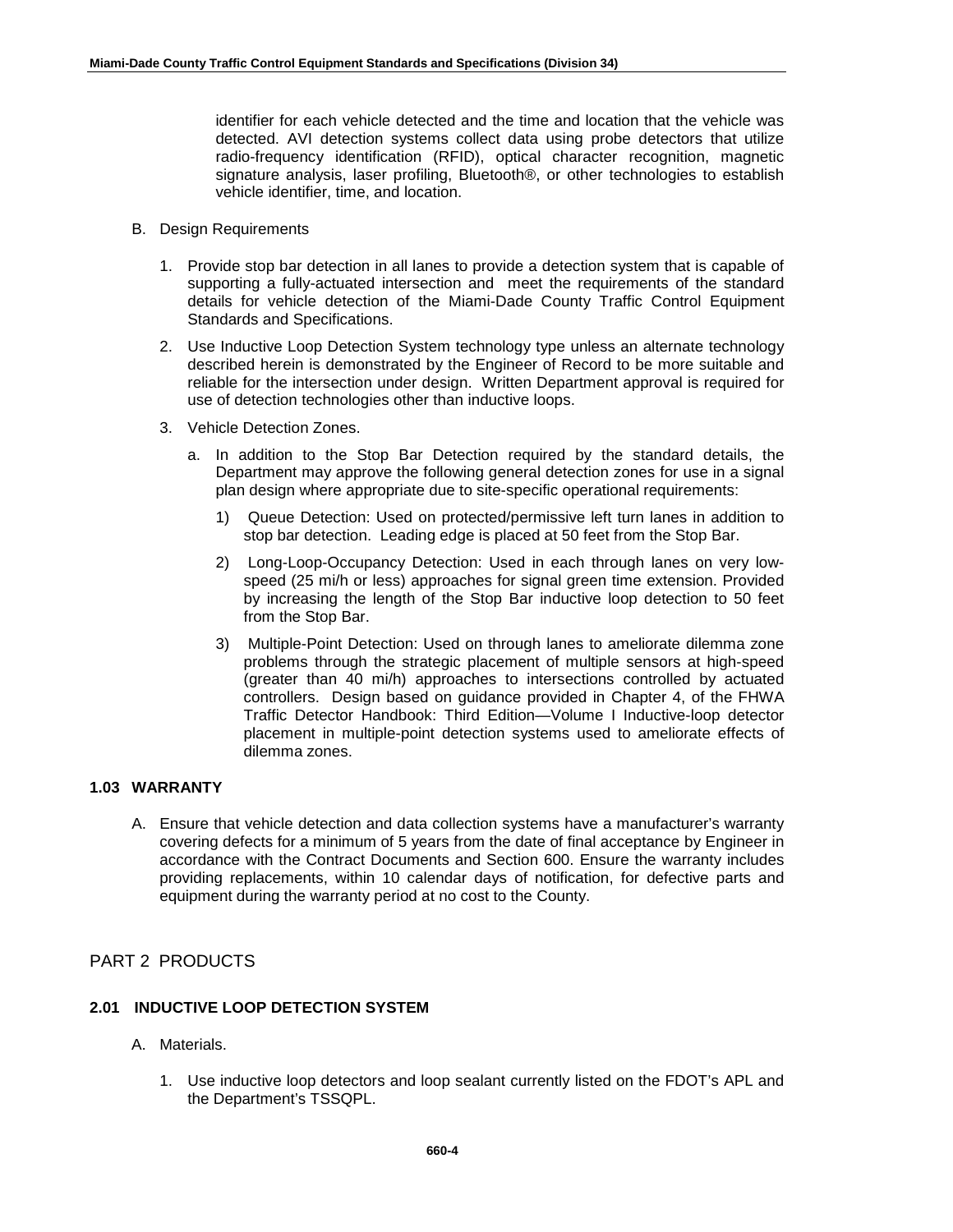- 2. Inductive Loop Detector Units: Ensure loop detector units meet the requirements of NEMA TS-2-2016.
- 3. Loop Wire:
	- a. Use No. 14 AWG stranded copper wire with Type XHHW cross-linked polyethylene insulation and an additional outer sleeve composed of polyvinylchloride or polyethylene insulation that meets the requirements of International Municipal Signal Association (IMSA) 51-7.
	- b. The wire must have surface-printed information indicating the manufacturer ID and its NRTL listing (UL, CSA, etc.), the maximum rated voltage, AWG size, the proper type letter or letters for the type of wire or the IMSA specification number every 2 feet or less.
- 4. Shielded Lead-in Cable: Use No. 14 AWG two conductor, stranded copper wire with shield and polyethylene insulation, meeting the requirements for IMSA 50-2.
- 5. Splicing Material:
	- a. Use rosin-core solder for soldered splices.
	- b. Butt-end connectors must be non-insulated Panduit Part Number BS14, BS10; Ideal Model Number TV16X, TV12X; Thomas and Betts Catalog Number BB-2, CC-2 or Engineer approved equivalent.
	- c. Insulated tubing used to cover splice must be heat-shrinkable, cross-linked polyolefin with a silicon sealant inside the tubing and an insulation rating of at least 600 V. Outer tubing must be dual/multiple wall type.
	- d. Splicing tape must be self-fusing silicone rubber.
- 6. Loop Sealant:
	- a. Ensure that loop sealant:
		- 1) Is manufactured for traffic loop embedding in both asphalt and concrete pavement.
		- 2) Consists of multi-component systems having simple mix ratios of 1:1 or 2:1 or are supplied in pre-measured containers in which all contents of both packages are to be mixed.
		- 3) Is self-leveling when applied.
		- 4) Does not run out of unlevel slots as tested for viscosity using ASTM D562 at 77°F.
		- 5) Is tack free within a maximum of 2 hours from time of application and when cured as tested for tack free time using ASTM C679 at 77°F.
		- 6) Securely adheres to concrete and asphalt when installed in a 3/8 inch by 3 inch saw cut, cured for 2 weeks at 77°F as tested for adhesion using visual inspection.
		- 7) Shows no visible signs of shrinkage after curing when installed in a 3/8 inch by 3 inch saw cut, cured for 2 weeks at 77°F as tested for shrinkage using a dimensional measurement.
		- 8) Resists weather, oils, gasoline, antifreeze, and brake fluid as tested for absorption using ASTM D570 for water, No. 3 oil, gasoline, antifreeze, and brake fluid for 24 hours.
		- 9) Resists penetration of foreign materials as tested for durometer hardness using ASTM D2240 Shore A for 24 hours.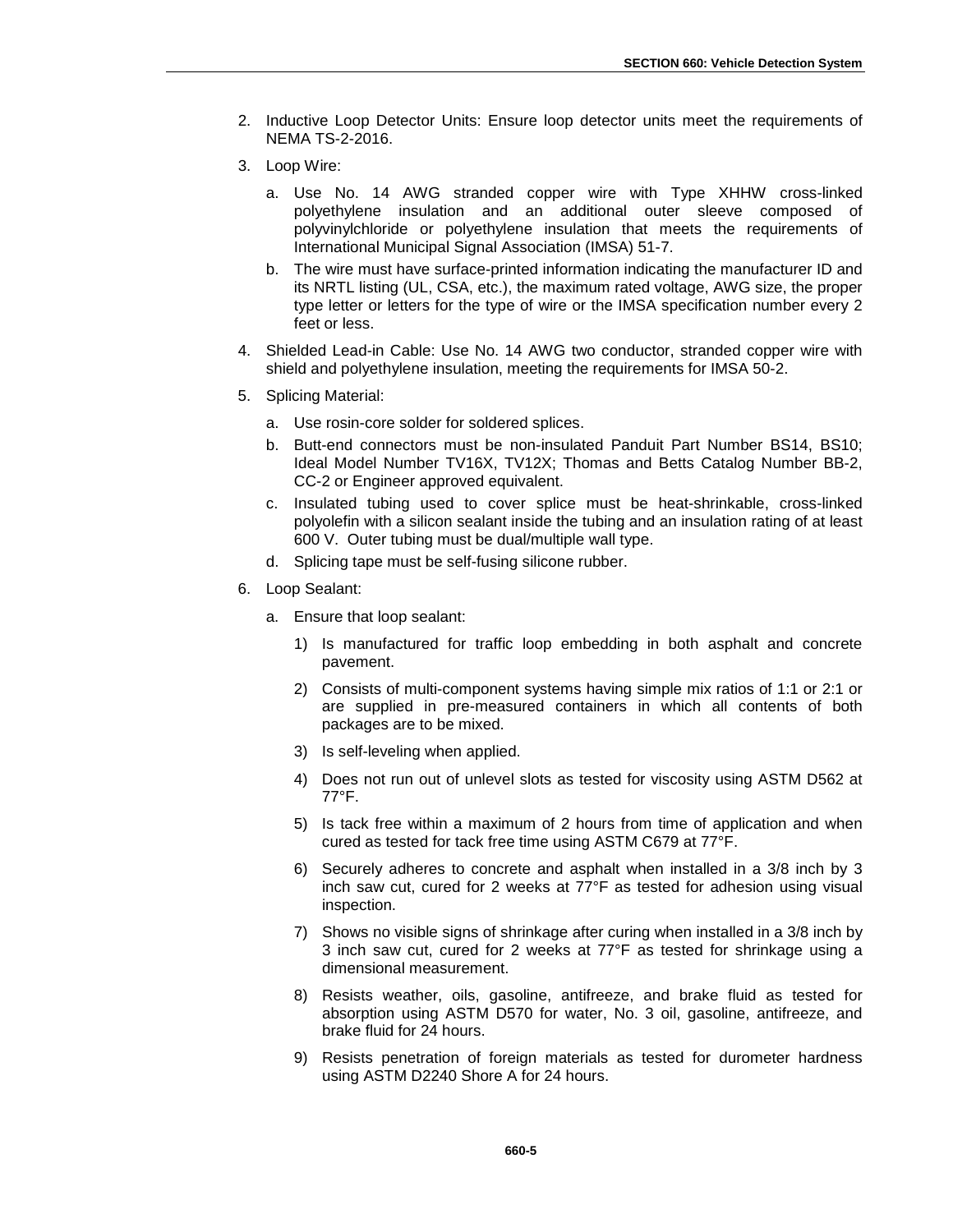- 10) Resists cracking caused by expansion and contraction due to temperature changes as tested for tensile strength and elongation using ASTM D412.
- 11) Does not become brittle with age or temperature extremes as tested for weight loss, cracking, and chalking using ASTM C1246.
- 12) Has a minimum shelf life of 1 year in undamaged containers when stored per manufacturer recommendations.

# **2.02 VIDEO VEHICLE DETECTION SYSTEM (VVDS)**

- A. Configuration and Management:
	- 1. Ensure that the VVDS:
		- a. Is provided with software that allows local and remote configuration and monitoring.
		- b. Can display detection zones and detection activations overlaid on live video inputs.
		- c. Allows a user to edit previously defined configuration parameters, including size, placement, and sensitivity of detection zones.
		- d. Retains its programming in nonvolatile memory.
	- 2. Ensure that the detection system configuration data can be saved to a computer and restored from a saved file. Ensure that all communication addresses are user programmable.
	- 3. Ensure that the detection system software offers an open Application Programming Interface (API) and software development kit available to the Department at no cost for integration with third party software and systems.
- B. Detection Camera: Provide a camera that is furnished or approved by the video detection system manufacturer.
- C. Machine Vision Processor: Ensure the VVDS includes a machine vision processor that allows video analysis, presence detection, data collection, and interfaces for inputs and outputs as well as storage and reporting of collected vehicle detection data.
- D. Video Inputs and Outputs: Ensure that analog video inputs and outputs utilize BNC connectors.
- E. Solid State Detection Outputs: Ensure outputs meet the requirements of NEMA TS2-2016, 6.5.2.26.
- F. Electrical Requirements: Ensure the system operates using a nominal input voltage of 120 volts of alternating current ( $V_{AC}$ ). Ensure that the system will operate with an input voltage ranging from 89 to 135  $V_{AC}$ . If a system device requires operating voltages other than 120  $V_{AC}$ , supply a voltage converter.

### **2.03 MICROWAVE VEHICLE DETECTION SYSTEM (MVDS)**

A. Ensure that MVDS used for stop bar intersection presence detection can detect vehicles throughout a minimum detection range of 6-140 feet from the sensor and are capable of detecting up to 10 lanes of traffic.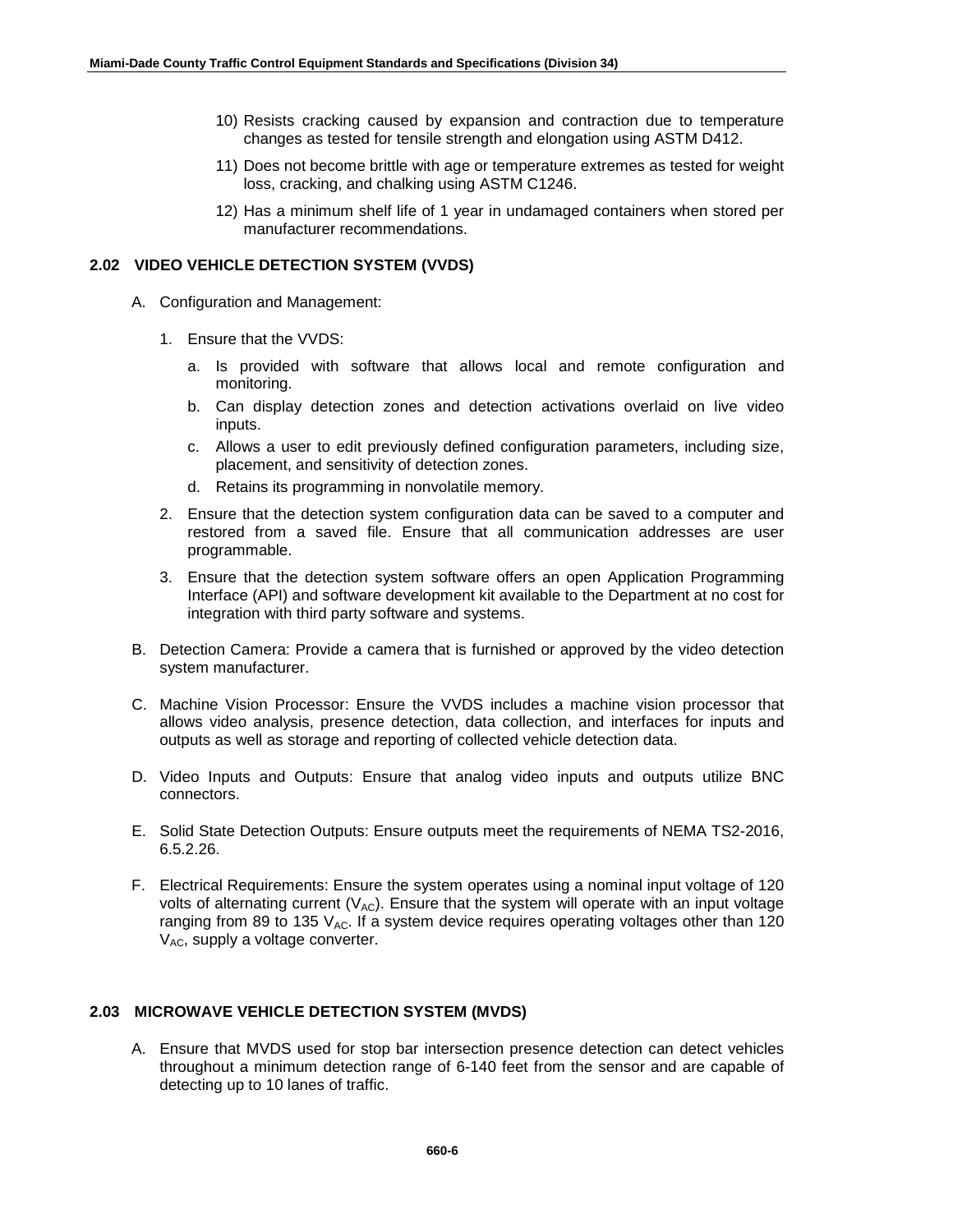- B. Ensure that MVDS used for dilemma zone protection can detect vehicles throughout a minimum detection range of 50-600 feet from the sensor; can report the speed, range, and estimated time of arrival at the stop bar of each vehicle detected; and can provide contact closure outputs when a vehicle meeting user-defined alert criteria is detected.
- C. Ensure that sidefire MVDS sensors used for data collection have a minimum 200-foot range and the capability to detect 8 lanes of traffic.
- D. Configuration and Management:
	- 1. Ensure that the MVDS is provided with software that allows local and remote configuration and monitoring. Ensure that the system software can display detection zones and detection activations in a graphical format.
	- 2. Ensure that the MVDS allows a user to edit previously defined configuration parameters, including size, placement, and sensitivity of detection zones.
	- 3. Ensure that the MVDS retains its programming in nonvolatile memory. Ensure that the detection system configuration data can be saved to a computer and restored from a saved file. Ensure that all communication addresses are user programmable.
	- 4. Ensure that the detection system software offers an open API and software development kit available to the Department at no cost for integration with third party software and systems.
- E. Solid State Detection Outputs: Ensure outputs meet the requirements of NEMA TS2-2016, 6.5.2.26.
- F. Electrical Requirements: Ensure the microwave detector will operate with a nominal input voltage of 12  $V_{\text{DC}}$ . Ensure the microwave detector will operate with an input voltage ranging from 89 to 135  $V_{AC}$ . If any system device requires operating voltages other than 120  $V_{AC}$ , supply a voltage converter.
- G. Ensure that the detector is FCC-certified and that the FCC identification number is displayed on an external label. Ensure that the detector transmits within a frequency band of 10.525 gigahertz, plus or minus 25 megahertz, or another FCC-approved spectral band.

# **2.04 WIRELESS MAGNETOMETER DETECTION SYSTEM (WMDS)**

- A. Configuration and Management:
	- 1. Ensure that the detection system is provided with software that allows local and remote configuration and monitoring.
	- 2. Ensure that the WMDS allows a user to edit previously defined configuration parameters.
	- 3. Ensure that the WMDS retains its programming in nonvolatile memory. Ensure that the detection system configuration data can be saved to a computer and restored from a saved file. Ensure that all communication addresses are user programmable.
	- 4. Ensure that the detection system software offers an open API and software development kit available to the Department at no cost for integration with third party software and systems.
- B. Solid State Detection Outputs: Ensure outputs meet the requirements of NEMA TS2-2016, 6.5.2.26.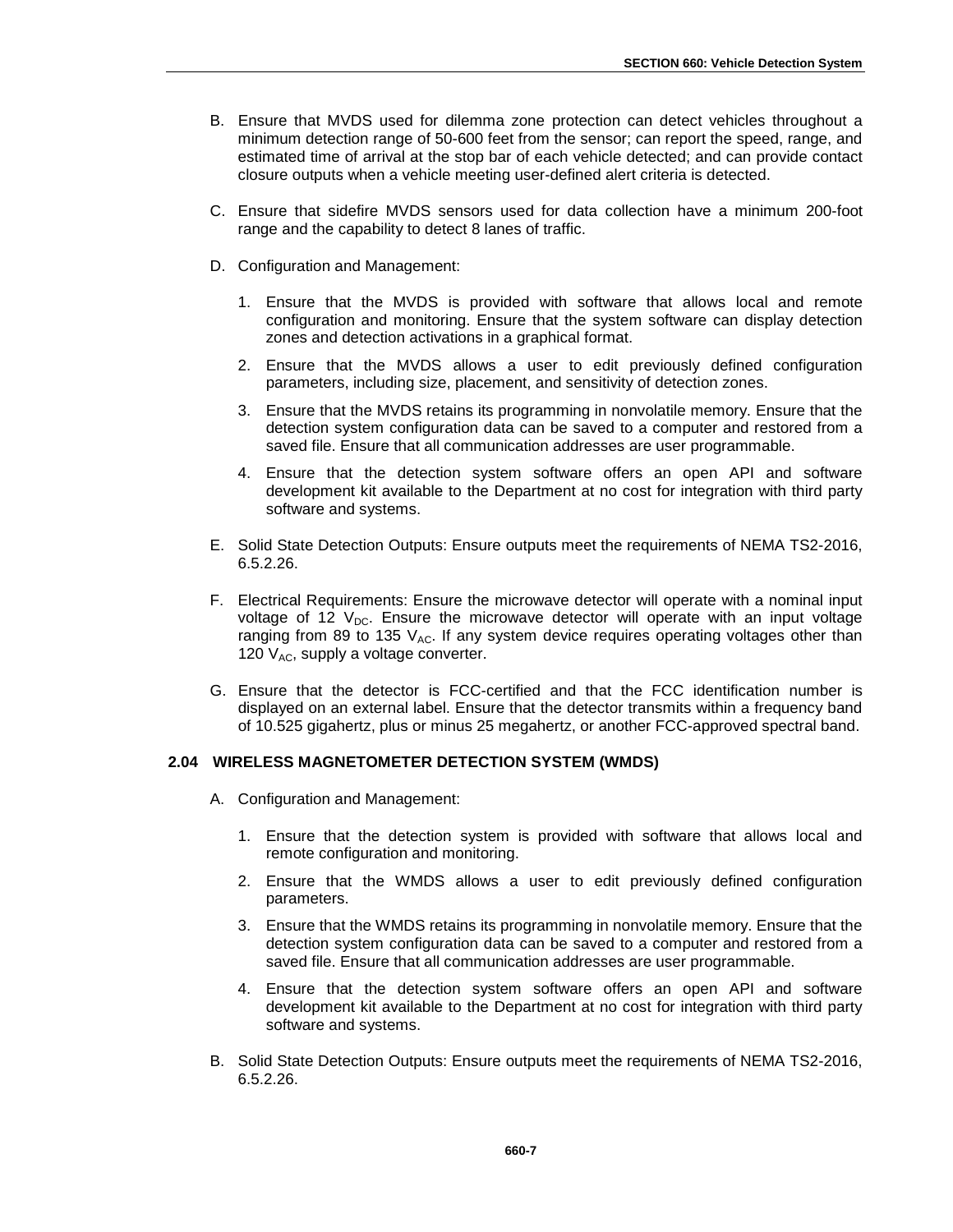C. Electrical Requirements: Ensure the detection system will operate with an input voltage ranging from 89 to 135  $V_{AC}$ . If any system device requires operating voltages other than 120  $V_{AC}$ , supply a voltage converter.

# **2.05 AUTOMATIC VEHICLE IDENTIFICATION (AVI) DETECTION SYSTEM**

- A. Configuration and Management: Ensure that the detection system is provided with software that allows local and remote configuration and monitoring.
- B. Probe Detector Requirements:
	- 1. Transponder Readers: Ensure transponder readers are compatible with multiple tag protocols, including Allegro and the protocol defined in ISO18000-6B.
	- 2. Bluetooth Readers: Ensure that Bluetooth readers will operate using solar power and cellular communications. Ensure that Bluetooth readers will operate using power over Ethernet. Ensure that Bluetooth readers will operate with a nominal input voltage of 12  $V_{DC}$ .
	- 3. License Plate Readers: License plate readers must not require the use of visible strobes or other visible supplemental lighting.
- C. Electrical Requirements: Ensure the detection system will operate with an input voltage ranging from 89 to 135  $V_{AC}$ . If any system device requires operating voltages other than 120  $V_{AC}$ , supply a voltage converter.

# **2.06 COMMUNICATIONS**

- A. Communication requirements for VVDS, MVDS, WMDS and AVI:
	- 1. Ensure that the VVDS includes a minimum of one Ethernet communications interface. Ensure that components of the MVDS, WMDS and AVI detection system (such as sensors, controllers, and processing hardware) include a minimum of one serial or Ethernet communications interface.
	- 2. Ensure serial interfaces and connectors conform to applicable Telecommunications Industry Association (TIA) standards. Ensure that serial ports support data rates up to 115200 bps; error detection utilizing parity bits (i.e., none, even, and odd); and stop bits (1 or 2). MVDS sensors must a serial interface that supports RS-232 and RS-485.
	- 3. Ensure that wired Ethernet interfaces provide a 10/100 Base TX connection. Verify that all unshielded twisted pair/shielded twisted pair network cables and connectors comply with TIA-568.
	- 4. Ensure wireless communications are secure and that wireless devices are Federal Communications Commission (FCC) certified. Ensure that the FCC identification number is displayed on an external label and that all detection system devices operate within their FCC frequency allocation.
	- 5. Ensure cellular communications devices are compatible with the 4G system and cellular carrier used by the agency responsible for system operation and maintenance.
	- 6. Ensure the system can be remotely configured and monitored via one or more communications interface

# **2.07 MECHANICAL REQUIREMENTS FOR ALL DETECTORS**

A. Ensure that all parts are made of corrosion-resistant materials, such as plastic, stainless steel, anodized aluminum, brass, or gold-plated metal.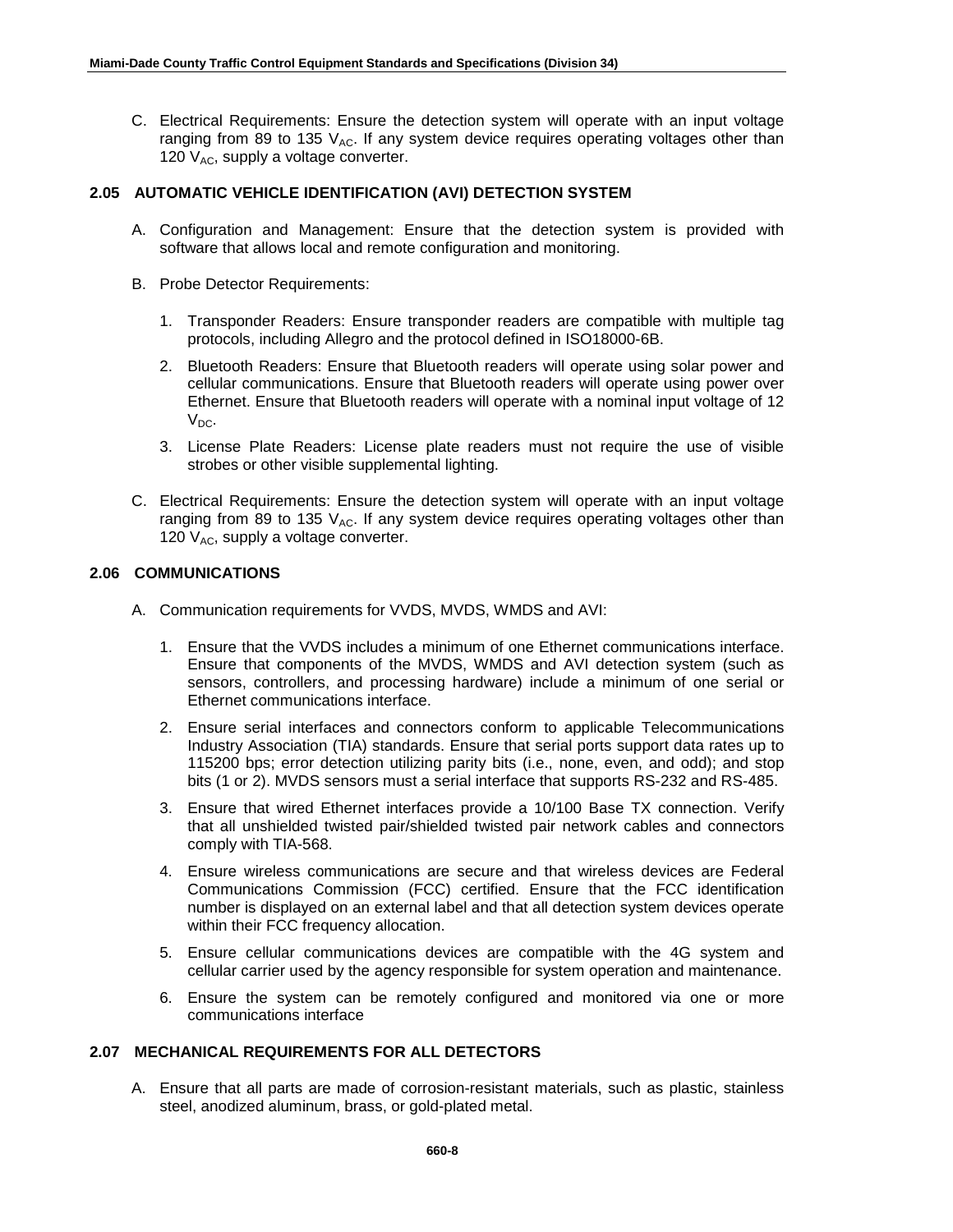B. Ensure that all fasteners exposed to the elements are Type 304 or 316 passivated stainless steel.

# **2.08 ENVIRONMENTAL REQUIREMENTS FOR ALL DETECTORS**

A. Meet the environmental requirements of NEMA TS-2-2016.

# PART 3 EXECUTION

# **3.01 INSTALLATION**

- A. Installation Requirements for all detectors:
	- 1. Install, configure, and demonstrate a fully functional vehicle detection system, as shown in the plans. Connect all field equipment to the existing communication network, and provide all materials specified in the Contract Documents. Install all equipment according to the manufacturer's recommendations and these Specifications.
	- 2. Mount above-ground detectors on existing poles or sign structures, or on new poles, as shown in the Plans. Furnish all equipment with the appropriate power and communication cables. Install the power cable and the communication cables according to the manufacturer's recommendation. Ensure that the cables comply with NEC sizing requirements and meet all other applicable standards, specifications, and local code requirements.
	- 3. Do not install communication cables in the same conduit or pull boxes as power cables carrying voltage greater than 24  $V_{DC}/V_{AC}$  or current in excess of 1.5 amps.
	- 4. Cut cabinet wiring to the proper length. Do not double back wire to take up slack. Neatly lace wires into cables with nylon lacing or plastic straps. Secure cables with clamps and provide service loops at all connections.
	- 5. In the event that power to the vehicle detection system or a subcomponent thereof is interrupted, ensure that the equipment automatically recovers after power is restored. Ensure that all programmable system settings return to their previous configurations and the system resumes proper operation.
- B. Inductive Loop Detector Installation:
	- 1. Except as otherwise specified herein, install vehicle loops in accordance with the manufacturer's instructions, standard details for vehicle detection of the Miami-Dade County Traffic Control Equipment Standards and Specifications, and the Plans.
	- 2. Unless otherwise specified in the Plans, stop bar loops in vehicular travel lanes must be thirty feet long Type F loops. Where specified in the Plans, a modified 3' x 20' Type F loop may be installed in dedicated bicycle lanes.
	- 3. The leading edge of a loop cannot extend more than ten feet past the stop line.
	- 4. The saw cut may not encroach into the crosswalk.
	- 5. Inductive Loop-Detector Units: Adjust the operating frequency of each detector unit, if required, to prevent crosstalk of the units.
	- 6. Saw Cuts: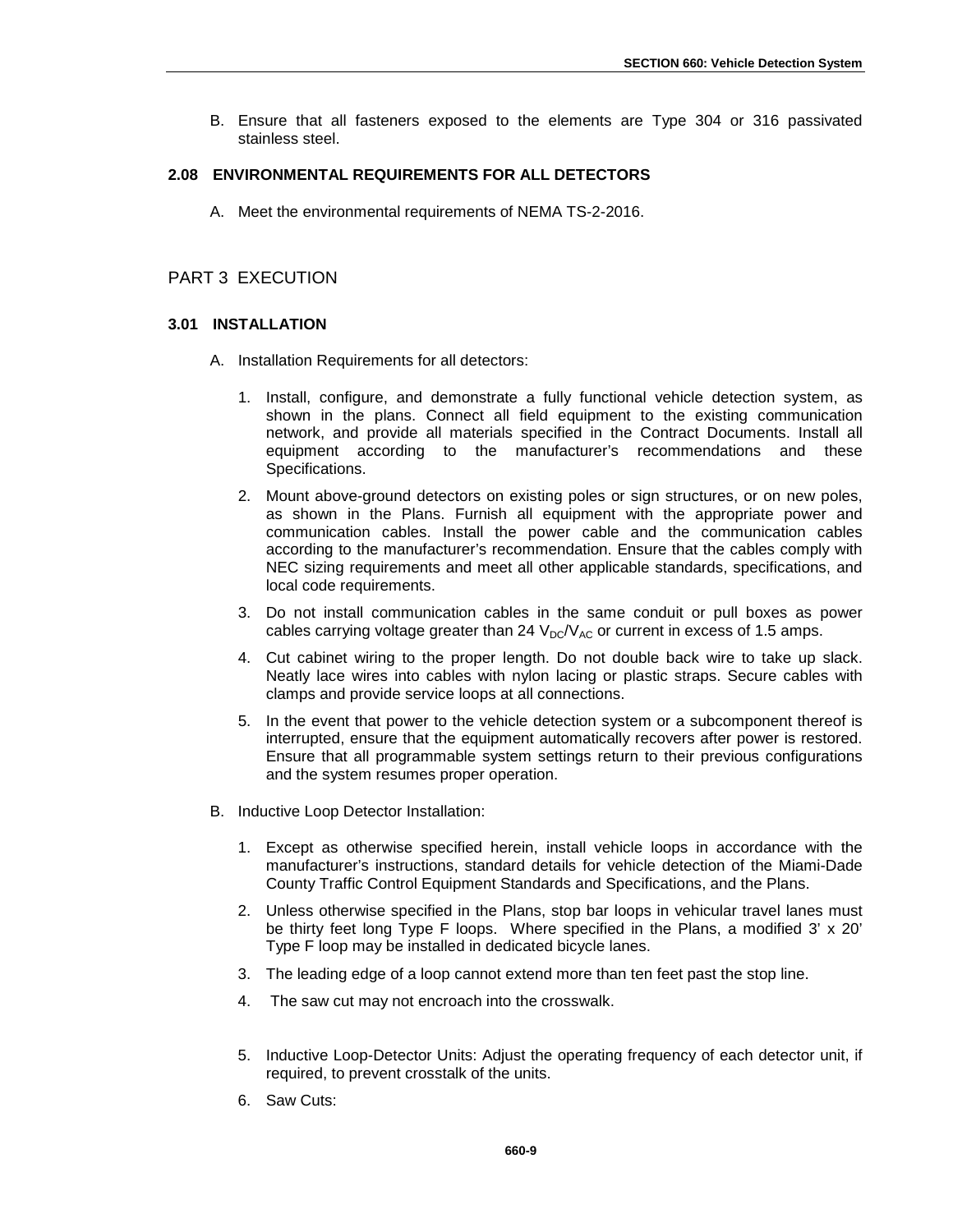- a. Saws must be equipped with a depth gauge to assist in maintaining proper depth and a horizontal guide to assure alignment.
- b. Use a chalk line or equivalent method to outline the perimeter of the loop on the pavement and routes for lead-in cables. Do not allow the saw cut in the pavement to deviate by more than 1 inch from the chalked line.
- c. Ensure that all saw cuts are free of any dust, dirt or other debris and completely dry prior to the installation of the loop wire, loop wire twisted pair lead or lead-in cable. Use compressed air to thoroughly dry the sawed slot.
- d. Make saw cuts in accordance with standard details for vehicle detection of the Miami-Dade County Traffic Control Equipment Standards and Specifications unless otherwise stipulated in the Contract Documents.
- e. Ensure that the top conductor of the loop wire or lead-in cable is a minimum of 2 inch below the final surface of the roadway.
- 7. Loop Wire:
	- a. Ensure that the first turn of the loop wire is placed in the bottom of the saw cut, with each subsequent turn placed on top of the preceding turn. Push the loop wire to the bottom of the saw cut with a non-metallic tool which will not damage the insulation.
	- b. Label the loop wires in the pull box with waterproof tags and identify the start (S), finish (F) lead and the loop number.
	- c. Use alternate polarity on adjacent loops.
	- d. Hold the loop in place with strips of rubber, neoprene, flexible tubing, or foam backer rod as approved by Engineer. Ensure that the backer rod material is nonmetallic, is placed in the saw slot using segments 1 to 2 inches long, spaced 12 inches apart, and that the distance from the top of the hold down material to the final surface of the roadway is not less than 1.5 inches.
- 8. Loop Wire Twisted Pair Lead:
	- a. Create a loop wire twisted pair lead by twisting the loop wire pair a minimum of 10 turns per foot to form a loop wire twisted pair lead from the edge of the loop to the pull box located adjacent to the roadway. Place only one loop wire twisted pair lead in a saw cut. Ensure that the distance between a twisted loop wire pair lead within the roadway is a minimum of 6 inches from any other twisted loop wire pair lead or loop, until they are within 1 foot of the edge of pavement or curb, at which point they may be placed closer together.
	- b. Hold the loop wire twisted pair lead in place with strips of rubber, neoprene, flexible tubing, or foam backer rod as approved by Engineer. Ensure that the backer rod material is non-metallic, is placed in the saw slot using segments 1 to 2 inches long, spaced 24 inches apart, and that the distance from the top of the hold down material to the final surface of the roadway is not less than 1.5 inches.
	- c. Provide a minimum of 3 feet of twisted loop wire pair lead in the pull box located adjacent to the roadway. Do not route twisted loop wire pair lead directly through conduits to the cabinet, unless otherwise shown in the Plans.
- 9. Splicing:
	- a. Splices must be made by crimping and soldering. Splice lead-in cable to the loop wire in accordance with these Specifications.
	- b. Perform the splicing in a pull box located off the roadway, not in the roadway itself. Splices must be made on the same day wires are installed unless the ends of the wires are sealed with Scotchkote to keep water out of the insulating jacket.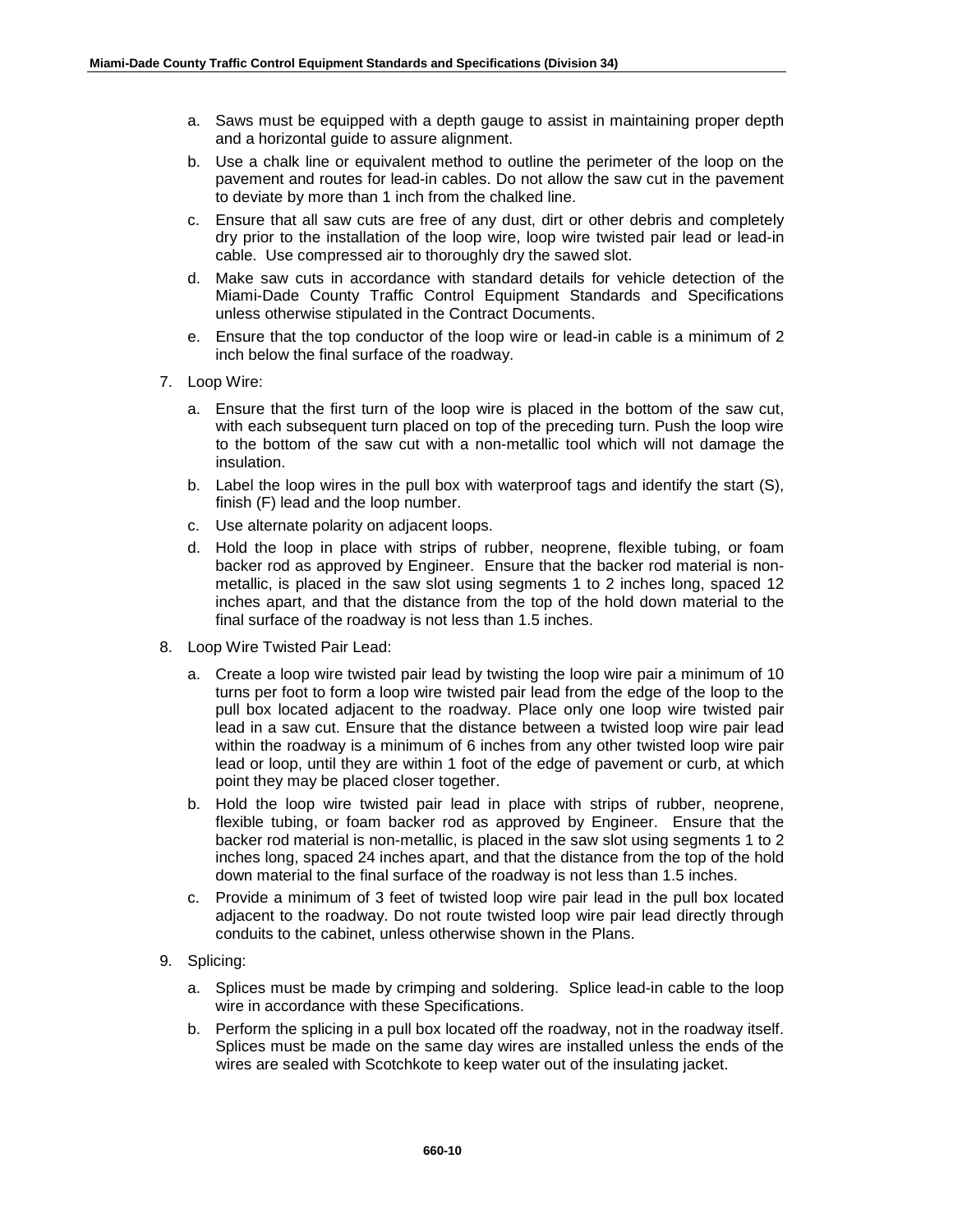- c. Strip insulation of loop wires and lead-in cable as necessary. Clip one of the loop wires 3 inches shorter than other and clip the non-corresponding lead-in cable wire accordingly in order to stagger the splices.
- d. Splice the black conductor of the lead-in cable to the finish (F) "lead" of the loop.
- e. Crimp the appropriate wires with a non-insulated butt connector using a pressure crimping tool that provides a uniform 360-degree crimp. Insulate each wire splice separately using cross-linked polyolefin tubing.
- f. Insulate the total splice using dual/multiple wall cross-linked polyolefin tubing.
- g. Ensure that the ends of the cable jackets, twisted pair and lead-in, are encased in the loop splice material.
- h. Ensure that each loop has an individual return to the cabinet and series splicing is performed on a separate terminal block in the cabinet.
- 10. Terminations:
	- a. Using insulated terminal lugs, terminate lead-in cables or twisted pair loop wire on a terminal strip which is located in the controller or detector cabinet.
	- b. Use a calibrated ratchet type crimping tool to attach the lugs to the conductors of the lead-in cable or twisted loop wire.
- 11. Loop Sealant:
	- a. Prepare the loop sealant in accordance with the manufacturer's instructions.
	- b. Using a manufacturer approved applicator or dispenser, apply only sufficient sealant to completely fill the saw cut without overfilling
	- c. Remove excess material from pavement.
	- d. Ensure that the loop sealant has cured completely before allowing vehicular traffic to travel over the sealant.
- 12. Loop Assembly Identification: Identify and tag each loop assembly in the controller or detector cabinet by lane and movement number.
- C. Video Detector Installation:
	- 1. Install cameras and configure detection zones and settings in accordance with the Contract Documents, standard details for vehicle detection of the Miami-Dade County Traffic Control Equipment Standards and Specifications, manufacturer's recommendations, and as directed by Engineer.
	- 2. Submit configuration settings (including, but not limited to detector names, communication settings, and output assignments) and configuration file backups to Engineer.
	- 3. Submit a graphical depiction of each camera site, its pole location, mounting height, the ratio of distance away from the camera versus the mounting height, the camera's mounting type (i.e., pole or structure), camera aiming procedures, and the placement of the proposed detection zone for each lane.
	- 4. Do not use coaxial cable runs in excess of 500 feet. Mount and aim cameras in a manner that eliminates as much environmentally generated glare as possible.
	- 5. For systems where composite cables are used, Power over Ethernet (PoE) injectors are required for cable runs longer than 330 ft .
- D. Microwave Detector Installation:
	- 1. Install detector and configure detection zones and settings in accordance with the Contract Documents, manufacturer's recommendations, and as directed by Engineer.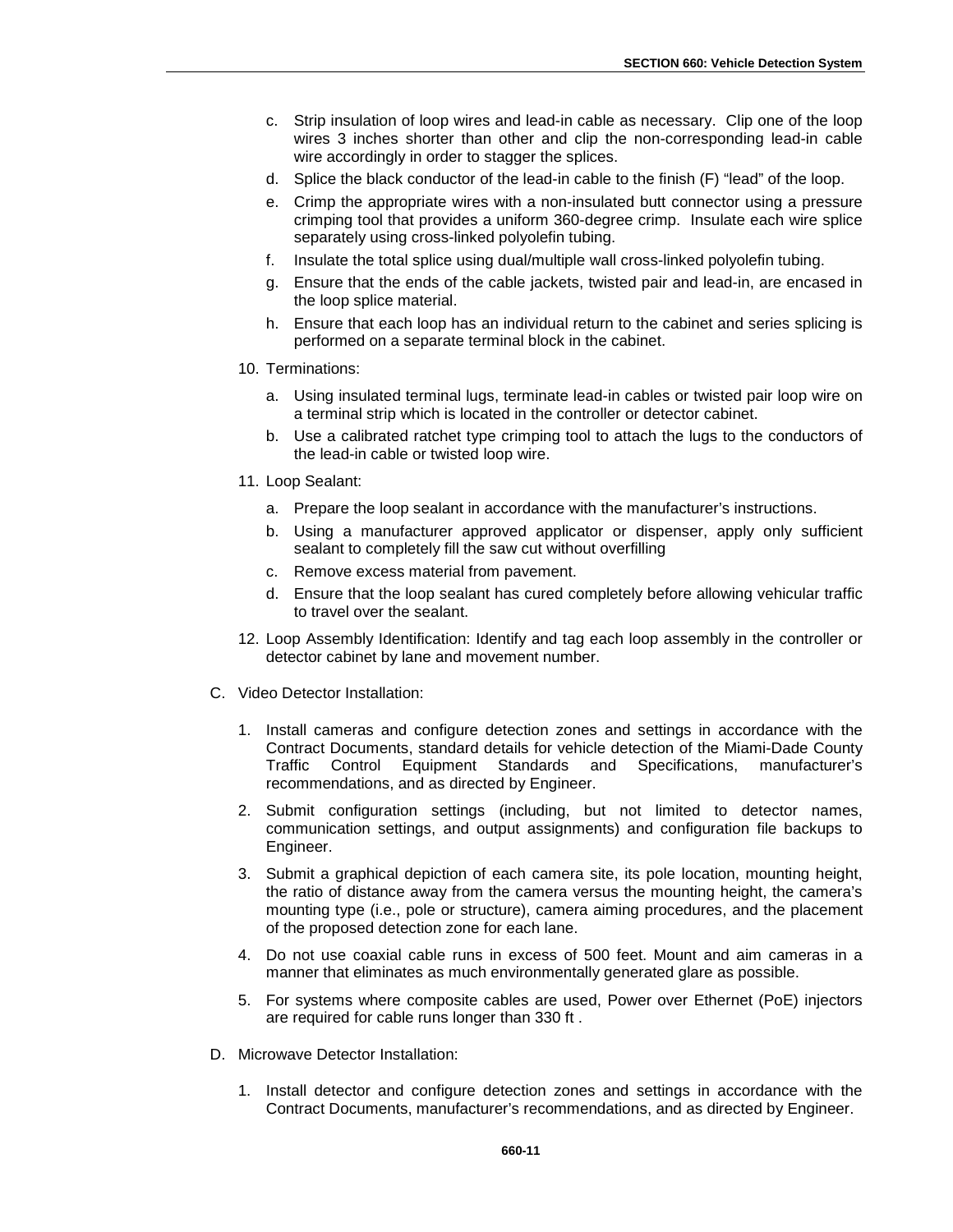- 2. Submit configuration settings (including, but not limited to detector names, communication settings, and output assignments) and configuration file backups to Engineer.
- E. Wireless Magnetometer Installation:
	- 1. Install in accordance with the Contract Documents, manufacturer's recommendations, and as directed by Engineer.
	- 2. Ensure that materials used for the installation of magnetometers in the road surface have cured completely before allowing vehicular traffic to travel over them.
- F. AVI Detection System Installation:
	- 1. Install in accordance with the Contract Documents, manufacturer's recommendations, and as directed by Engineer.

# **3.02 INDUCTIVE LOOP PERFORMANCE REQUIREMENTS**

- A. Obtain latest Department's Loop Assembly Test Form from Engineer. Tests must be performed and the form completed and signed by a Contractor representative that is IMSA Traffic Signal Level II certified. Deliver the completed original to Engineer prior to Engineer's inspection and place a copy in the controller cabinet.
- B. Measure loop inductance, series resistance, insulation resistance, and quality factor. Take measurements both at the junction box (loop including twisted pair lead-in) and the Cabinet (loop and shielded lead-in cable). Measurements at the junction box must be taken before and after the loop wires are sealed in the pavement.
- C. Test Equipment. Conduct tests using one or more loop tester devices capable of measuring continuity, inductance in microhenrys (μH), integrity of the wire insulation in mega-ohms (MΩ), loop wire resistance in ohms ( $Ω$ ), and the Loop Quality Factor (Q).
- D. Inductive Loop Tester:
	- 1. Measure inductance.
	- 2. Measure series resistance.
	- 3. Measure Loop Quality Factor.
- E. High voltage resistance tester:
	- 1. Measure and record the insulation resistance (leakage to ground) of each loop assembly. Use a 500 VDC insulation megger to measure the resistance. Reference all measurements to a good earth ground (ground rod, metallic water pipe, etc.). Disconnect the transient suppression devices from the loop assemblies before taking any measurements.
- F. Acceptable test results.
	- 1. Inductance (L): The inductance reading on the loop tester is within 10 percent of the Department's calculated value.
	- 2. Series resistance (R): Less than or equal to 10  $\Omega$  at the Controller.
	- 3. Loop Quality Factor (Q): Greater than 5.
	- 4. Insulation Resistance: Greater than 100 MΩ.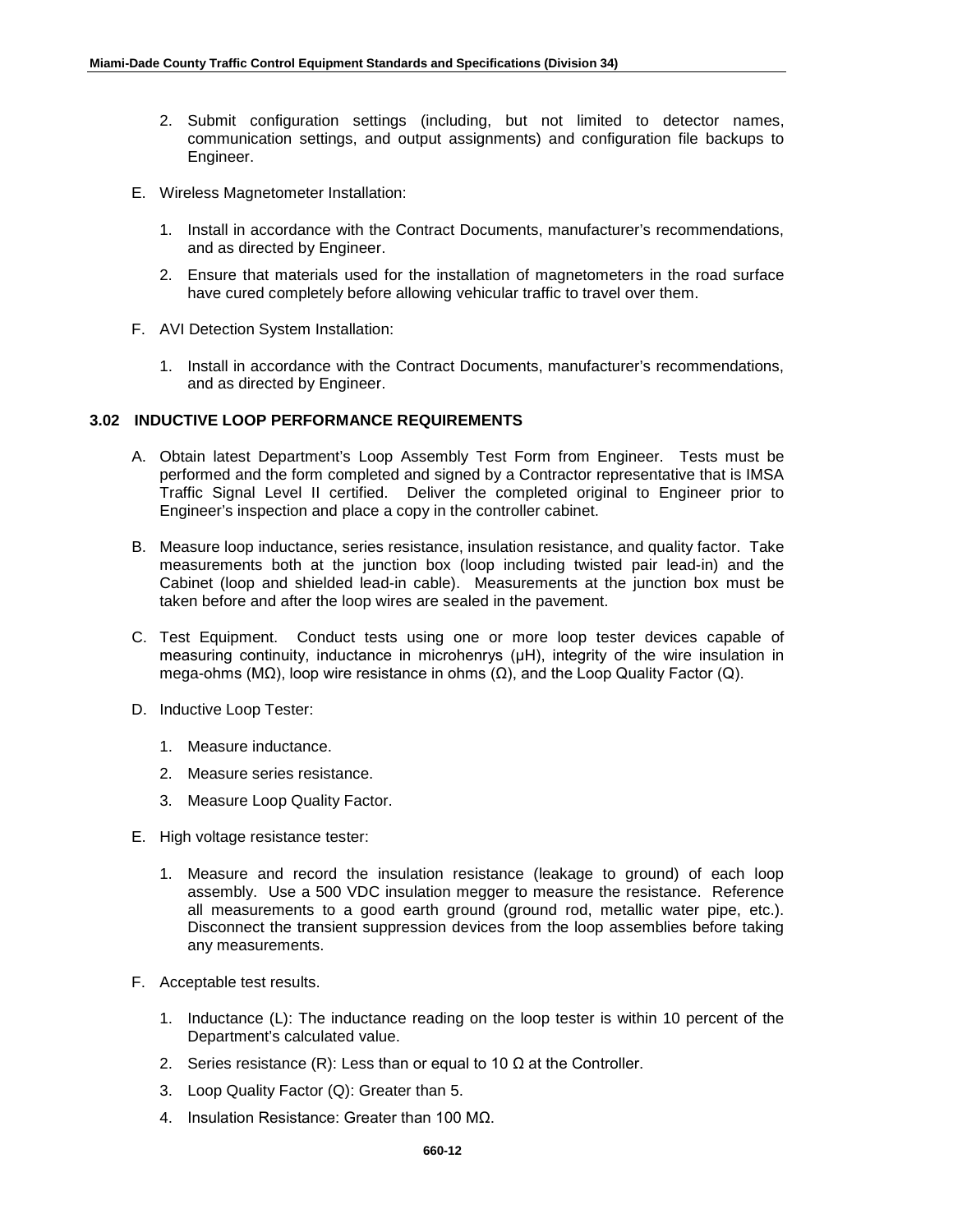- G. Corrective Actions:
	- 1. Perform, at no additional cost to the Department and to the satisfaction of Engineer, all corrective actions necessary to obtain acceptable test results, as stipulated in the preceding Subarticle, and meet all requirements of these Specifications.
	- 2. If the series resistance of a loop assembly is greater than 10  $Ω$ , inspect the loop assembly to find the cause of the excessive resistance. Correct the cause of the excessive resistance at no additional cost to the Department.
	- 3. If the insulation resistance is less than or equal to 100 M $\Omega$ , determine if the lead-in cable or the loop wire is causing the problem, and replace the defective cable or loop wire at no additional cost to the Department.
- H. Turn On Requirements. Connect the loop assemblies to the appropriate inductive loop vehicle detectors and tune the detectors in accordance with the manufacturer's instructions. Separate the operating frequencies of vehicle detectors, in adjacent lanes, by at least 2 kHz.

# **3.03 VEHICLE PRESENCE DETECTOR PERFORMANCE REQUIREMENTS**

- A. Vehicle Presence Detection System Field Acceptance Testing:
	- 1. Ensure presence detectors provide a minimum detection accuracy of 98%. Ensure presence detectors meet the requirements for modes of operation in NEMA TS2-2016, 6.5.2.17.
	- 2. Verify detection accuracy at installed field sites using a reduced method to that described in FDOT Specification Section 660-2.2 (Vehicle Presence Detection Performance Requirements). Compare sample data collected from the detection system with ground truth data collected by human observation. For site acceptance tests, collect samples and ground truth data for each site for a minimum of five minutes during a peak period and five minutes during an off-peak period. For presence detection at intersections, ensure there are a minimum of three detections for each signal phase. Perform site acceptance tests in the presence of Engineer.

# **3.04 TRAFFIC DATA DETECTOR PERFORMANCE REQUIREMENTS:**

- A. Traffic Data Detection System Field Acceptance Testing:
	- 1. Vehicle detection system must be capable of meeting the minimum total roadway segment accuracy levels of 95% for volume, 90% for occupancy, and 90% for speed for all lanes, up to the maximum number of lanes that the device can monitor as specified by the manufacturer.
	- 2. Verify detection accuracy at installed field sites using a reduced method to that described in FDOT Specification Section 660-2.3 (Traffic Data Detection System Performance Requirements). Compare sample data collected from the detection system with ground truth data collected by human observation. For site acceptance tests, collect samples and ground truth data for each site for a minimum of five minutes during a peak period and five minutes during an off-peak period. Perform site acceptance tests in the presence of the Engineer.

### **3.05 AVI DETECTION SYSTEM PERFORMANCE REQUIREMENTS:**

A. AVI detectors must meet the performance requirements described in FDOT Specification Section 660-2.4 (Probe Data Detection Performance Requirements).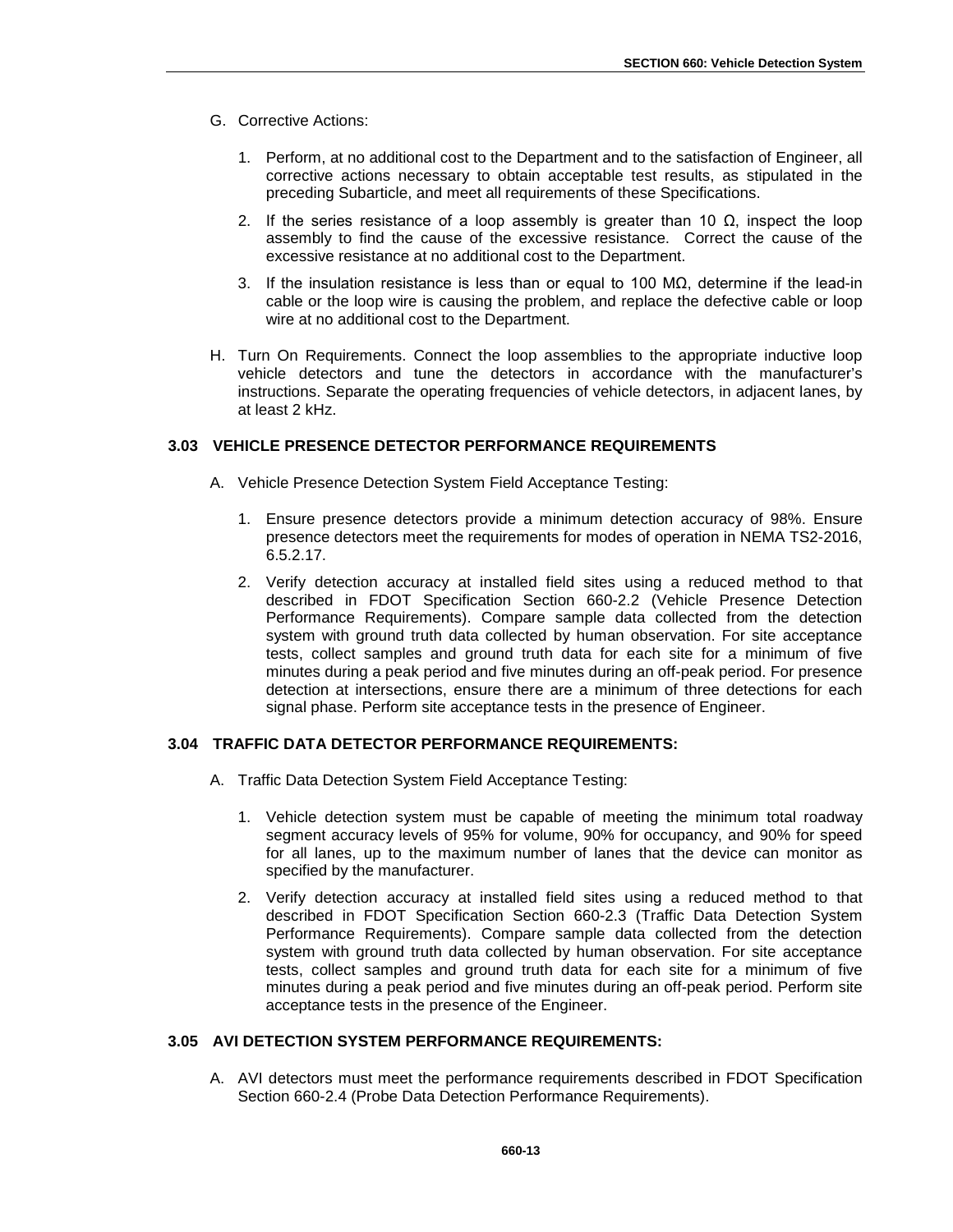B. Calculation of AVI Detection System Speed and Travel Time Accuracy: Calculate speed and travel time accuracy by comparing the speeds and travel times reported by the system against ground truth collected through human observation or another method approved by Engineer.

END OF SECTION 660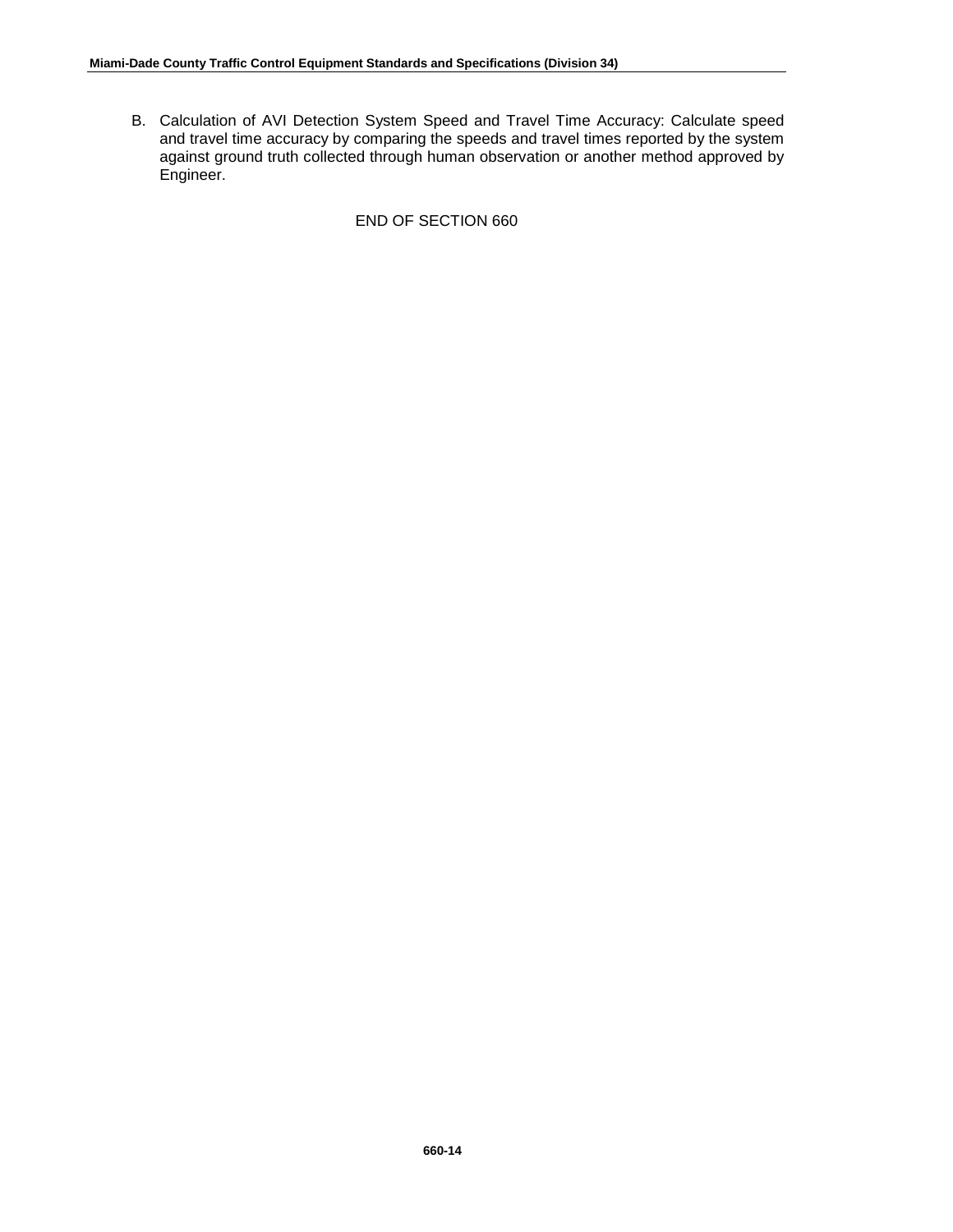

SHEET<br>NO.  $1 of 2$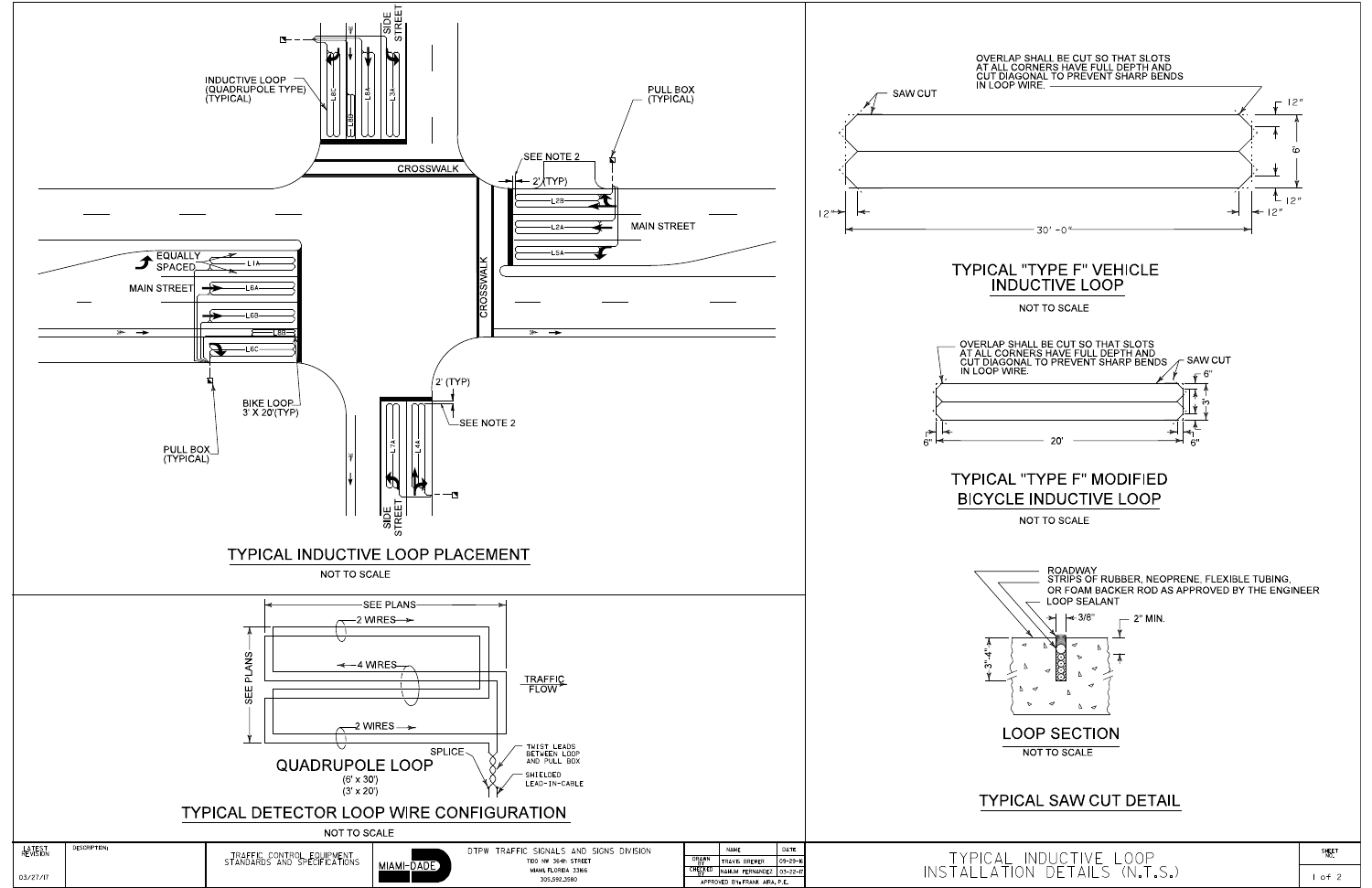

# 1. MEET THE REQUIREMENTS OF MIAMI-DADE COUNTY TRAFFIC CONTROL EQUIPMENT STANDARDS AND SPECIFICATIONS SECTION 660 (VEHICLE DETECTION SYSTEMS).

2. THE STANDARD PLACEMENT OF THE LEADING EDGE OF TYPE F LOOP IS TWO FEET BEFORE THE STOP BAR BUT MAY EXTEND A MAXIMUM OF 10 FEET PAST THE STOP BAR TO MEET SITE-SPECIFIC ENGINEERING REQUIREMENTS. EACH INTERSECTION MUST BE INDIVIDUALLY DESIGNED AND IF THE AFOREMENTIONED MODIFICATION IS REQUIRED IT MUST BE NOTED OR DETAILED IN THE PLANS UNDER NO CIRCUMSTANCES MAY THE LOOP OR SAW-CUT ENCROACH INTO A CROSSWALK.

3. IF THE LOOP LEAD-IN IS 75' OR LESS FROM THE EDGE OF THE LOOP DETECTOR TO CONTROLLER CABINET, CONTINUE THE TWISTED PAIR TO THE CABINET. IF THE LOOP LEAD-IN IS GREATER THAN 75' CONTINUE THE TWISTED PAIR TO THE SPECIFIED PULL BOX, SPLICE TO SHIELDED LEAD-IN WIRE AND CONTINUE TO

4. THE WIDTH OF ALL SAW CUTS SHALL BE SUFFICIENT TO ALLOW UNFORCED PLACEMENT OF LOOP WIRES OR LEAD-IN CABLES INTO THE SAW CUT. THE DEPTH OF ALL SAW CUTS, EXCEPT ACROSS EXPANSION JOINTS SHALL BE STANDARD 3 INCHES WITH A MAXIMUM OF 4 INCHES.

5. LOOP LEAD-IN WIRES MUST NOT BE INSTALLED IN THE SAME PULL BOX WITH

6. THE MINIMUM DISTANCE BETWEEN THE TWISTED PAIRS OF LOOP LEAD-IN WIRE IS 6 INCH FROM THE LOOP TO 12 INCH FROM THE PAVEMENT EDGE OR CURB.

7. THE MAXIMUM AREA OF ASPHALT TO BE DISTURBED SHALL BE 4"X 4". THIS AREA SHALL BE RESTORED AS DIRECTED BY THE ENGINEER.

8. LOOP LEAD-IN WIRES MUST BE 6 INCHES APART WHERE THERE ARE MULTIPLE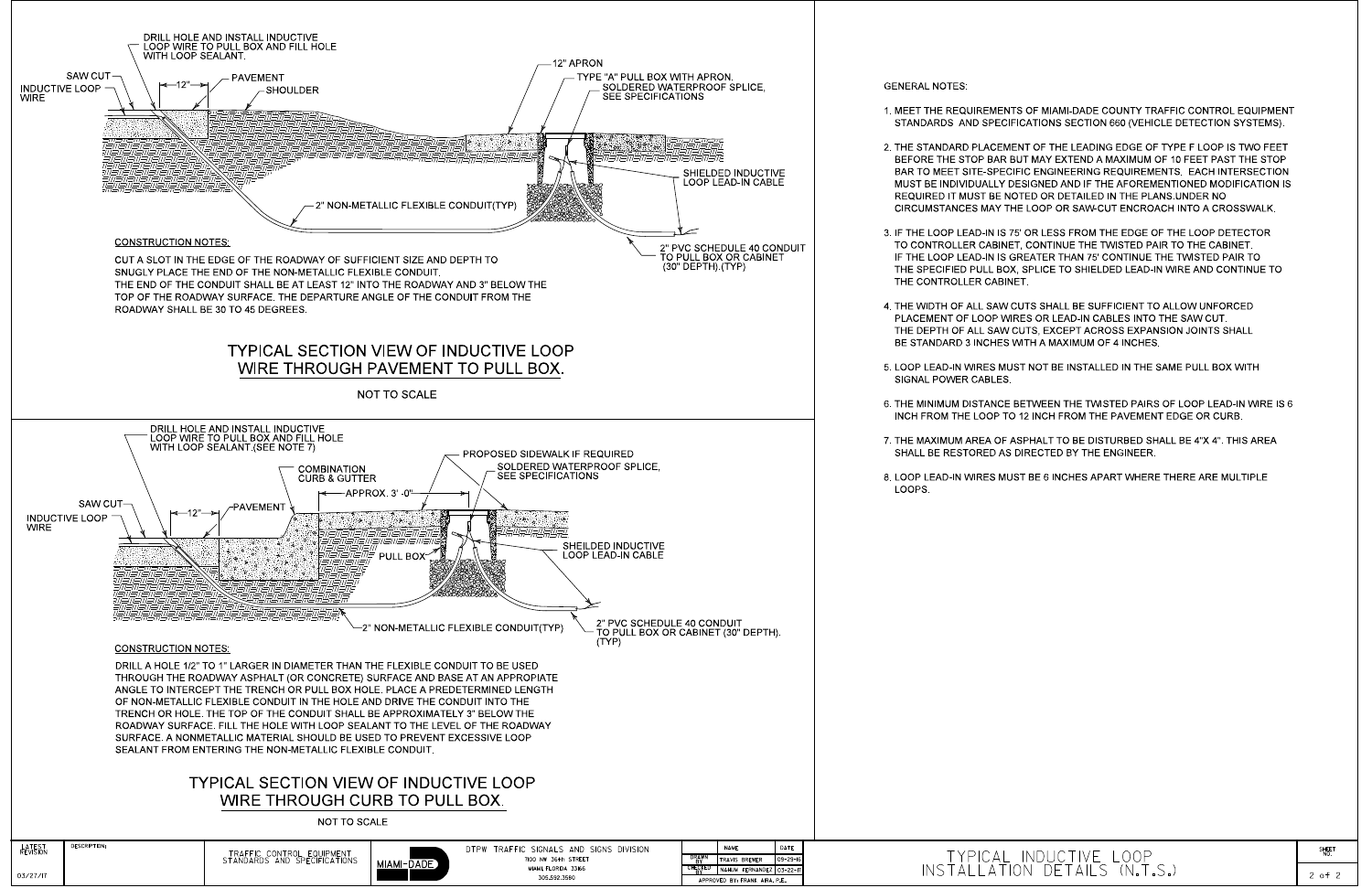# TYPICAL VIDEO DETECTION CAMERA LOCATION DETAIL



| DETECTION DETAILS (N.T.S.) |  | SHEET<br>NO. |
|----------------------------|--|--------------|
|                            |  |              |
|                            |  |              |
|                            |  |              |
|                            |  |              |
|                            |  |              |
|                            |  |              |
|                            |  |              |
|                            |  |              |
|                            |  |              |
|                            |  |              |
|                            |  |              |
|                            |  |              |
|                            |  |              |
|                            |  |              |
|                            |  |              |
|                            |  |              |
|                            |  |              |
|                            |  |              |
|                            |  |              |
|                            |  |              |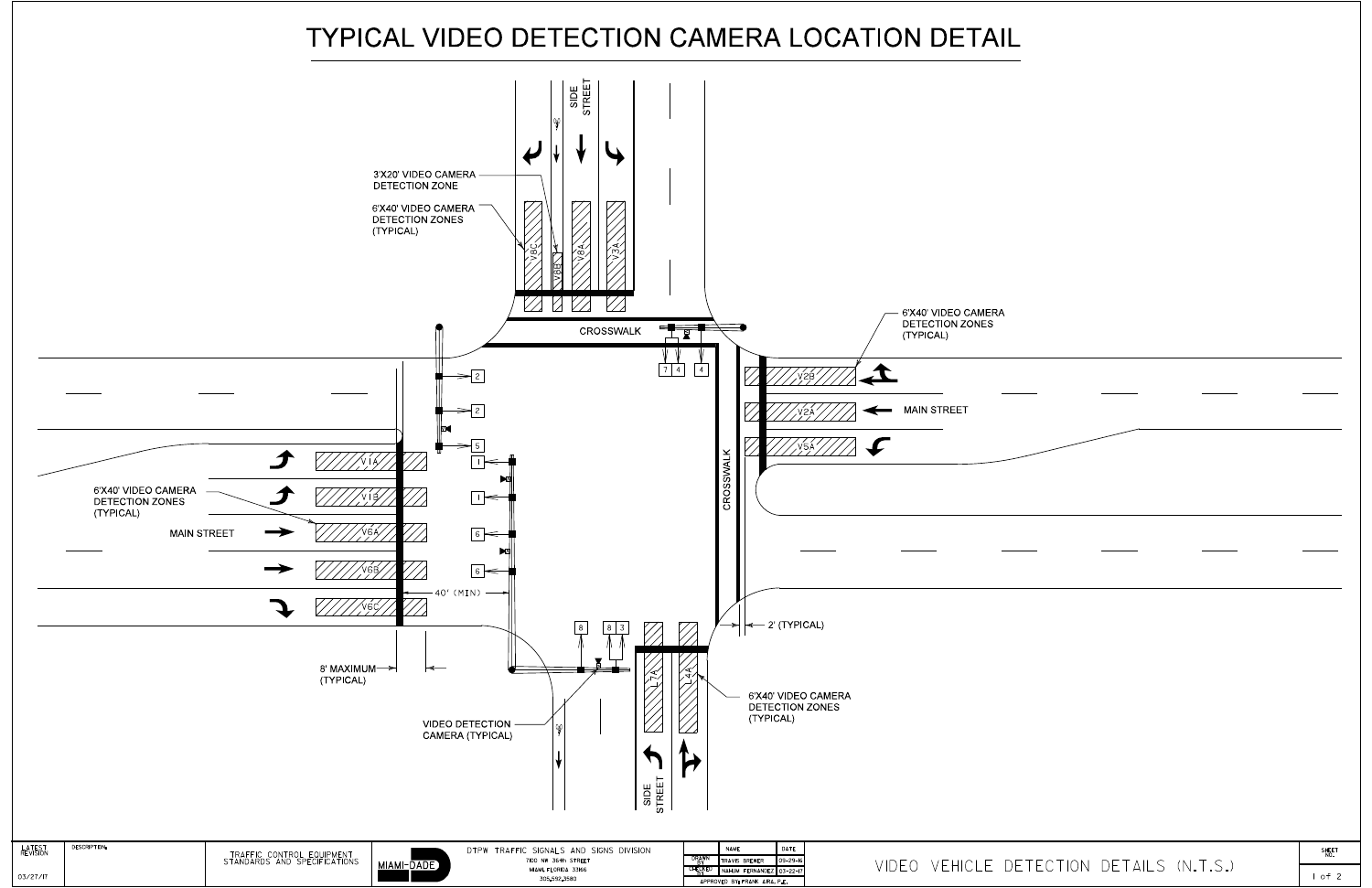# **TYPICAL MAST ARM VIDEO DETECTOR MOUNTING DETAILS**



### **GENERAL NOTES:**

- **REQUIREMENTS.**
- 
- THROUGH LANE AND LEFT TURN LANE.
- SO THAT THE STOP BAR IS PARALLEL WITH THE BOTTOM OF THE IMAGE.
- VIDEO CAMERAS MUST BE INSTALLED FOR EACH CONTROLLER TIMING FUNCTION.
- OVERHEAD WIRES, AND COMMERCIAL LIGHT SOURCES
- APPROVED PRODUCT
- UTILIZE EXISTING ACCESS WHEREVER POSSIBLE.
- **STANDARD SPECIFICATIONS.**
- ASSOCIATED MINOR MOVEMENTS FROM RECALL
- BE VISIBLE IN THE IMAGE.
- AVOID "SUNBURST" AND "WHITEOUT" EFFECTS DEMONSTRATED ON WET ROADWAYS.
- 
- 
- COUNTY PRIOR TO SET UP
- 
- 
- VIDEO DETECTION SYSTEM INSTALLATION.

APPROVED BY FRANK AIRA P.F.

VIDEO VEHICLE DETECTION DETAILS (N.T.S.)

1. MEET THE REQUIREMENTS OF MIAMI-DADE COUNTY TRAFFIC CONTROL EQUIPMENT STANDARDS AND SPECIFICATIONS SECTION 660 (VEHICLE DETECTION SYSTEMS). EACH INTERSECTION MUST BE INDIVIDUALLY DESIGNED TO INCLUDE SITE-SPECIFIC EQUIPMENT PLACEMENT REQUIREMENTS AND DETECTION ZONE

2. REFER TO FDOT'S APPROVED PRODUCT LIST (APL) AND THE MIAMI-DADE COUNTY TRAFFIC SIGNALS AND SIGNS DIVISION'S QUALIFIED PRODUCT LIST FOR VIDEO DETECTOR SYSTEMS AND MOUNTING HARDWARE APPROVED FOR USE IN MIAMI-DADE COUNTY SUBMIT SHOP DRAWINGS FOR APPROVAL BEFORE INSTALLATION.

3. TYPICAL INSTALLATION WILL REQUIRE ONE CAMERA PLACED ON THE LANE LINE BETWEEN THE INBOARD

4. APPROACHES WITH MORE THAN FOUR LANES REQUIRE TWO CAMERAS PER APPROACH. COUNT BICYCLE LANES AS HALF A LANE. WHEN USING TWO CAMERAS, PLACE ONE BETWEEN THE LEFT LANES AND THE OTHER IN A POSITION THAT CENTERS THE CAMERA TO COVER ALL THE THROUGH LANES. THE CAMERA MUST BE ORIENTED

5. WHEN PROPOSED VIDEO DETECTION CAMERAS ARE LOCATED AT A HORIZONTAL DISTANCE FROM 40 TO 100 FEET FROM THE STOP BAR AND NUMBER OF APPROACH LANE EXCEED THREE ( OR 33 FEET TOTAL WIDTH), INDIVIDUAL

6. CHECK FOR ANYTHING THAT MIGHT BLOCK THE FIELD OF VIEW OR IMPACT VEHICLE TRACKING SUCH AS TREES.

7. REVIEW THE PLACEMENT OF THE VIDEO IMAGE DETECTION DEVICES AND COORDINATE WITH THE ENGINEER OF RECORD TO CONFIRM THE MOST OPTIMAL LOCATION FOR THE INSTALLATION OF THE VIDEO IMAGE DETECTION<br>DEVICES IN ORDER TO MEET THE PERFORMANCE REQUIREMENTS OF THE TECHNICAL SPECIFICATIONS OF AN

8. CONCEAL CAMERA CABLE(S) THROUGH THE MOUNT'S GUSSETED TUBE AND NEATLY PLACE DRIP LOOP INTO THE MAST ARM MINIMIZING EXPOSED CABLE(S). WIRE ACCESS HOLE MUST NOT EXCEED ONE INCH IN DIAMETER AND MUST INCLUDE A RUBBER GROMMET. DRILL HOLE AS TO NOT DAMAGE EXISTING SIGNAL CABLES.

9. MEET ALL GROUNDING AND SURGE PROTECTIVE DEVICE (SPD) REQUIREMENTS OF SECTION 620 OF THE FDOT

10. MAKE THE VIDEO DETECTION SYSTEM OPERATIONAL IMMEDIATELY UPON INSTALLATION, REMOVING THE

11. ZOOM AND FOCUS THE CAMERA TO INCLUDE ALL TRAVEL LANES REQUIRING DETECTION. HORIZON MUST NOT

12. ALL OSHA CLEARANCE REQUIREMENTS FOR MAINTAINING SAFE DISTANCES TO OVERHEAD ELECTRIC FACILITIES<br>WHILE PERFORMING CAMERA MAINTENANCE SHALL BE ACHIEVED BY CORRECT CAMERA PLACEMENT.LOCATE<br>AND ANGLE CAMERAS TAKING INTO CONS

13. ALL EXTERIOR VIDEO CABLE FITTINGS SHALL HAVE A WATER AND WEATHER-PROOF BOOT.

14. CAMERA TERMINALS THAT REQUIRE CABLE SPLICING IN THE FIELD MUST BE MADE WITH MECHANIC CONNECTORS OR TERMINAL LUGS NO ELECTRICAL WIRE NUTS WILL BE ALLOWED AS A MEANS OF TERMINATION.

15. SIGNAL CONTRACTOR IS RESPONSIBLE FOR INITIAL DETECTION ZONE SET-UP. COORDINATE WITH MIAMI-DADE

16. VIDEO DETECTION SET-UP WILL BE SUCH THAT NO FALSE OR DROPPED CALLS ARE OBSERVED.

17. DETECTION ZONE OUTPUT MUST BE PROGRAMMED TO CALL APPROPRIATE TIMING PHASES ASSIGNED TO CAMERA APPROACH. ONE VIDEO PROCESSOR CARD PER CAMERA. ONE DETECTION ZONE PER LANE ON APPROACH.

18. ALL MINIMUM REQUIREMENTS LISTED ABOVE MUST BE DEMONSTRATED PRIOR TO FINAL ACCEPTANCE OF ANY

SHEET<br>NO.